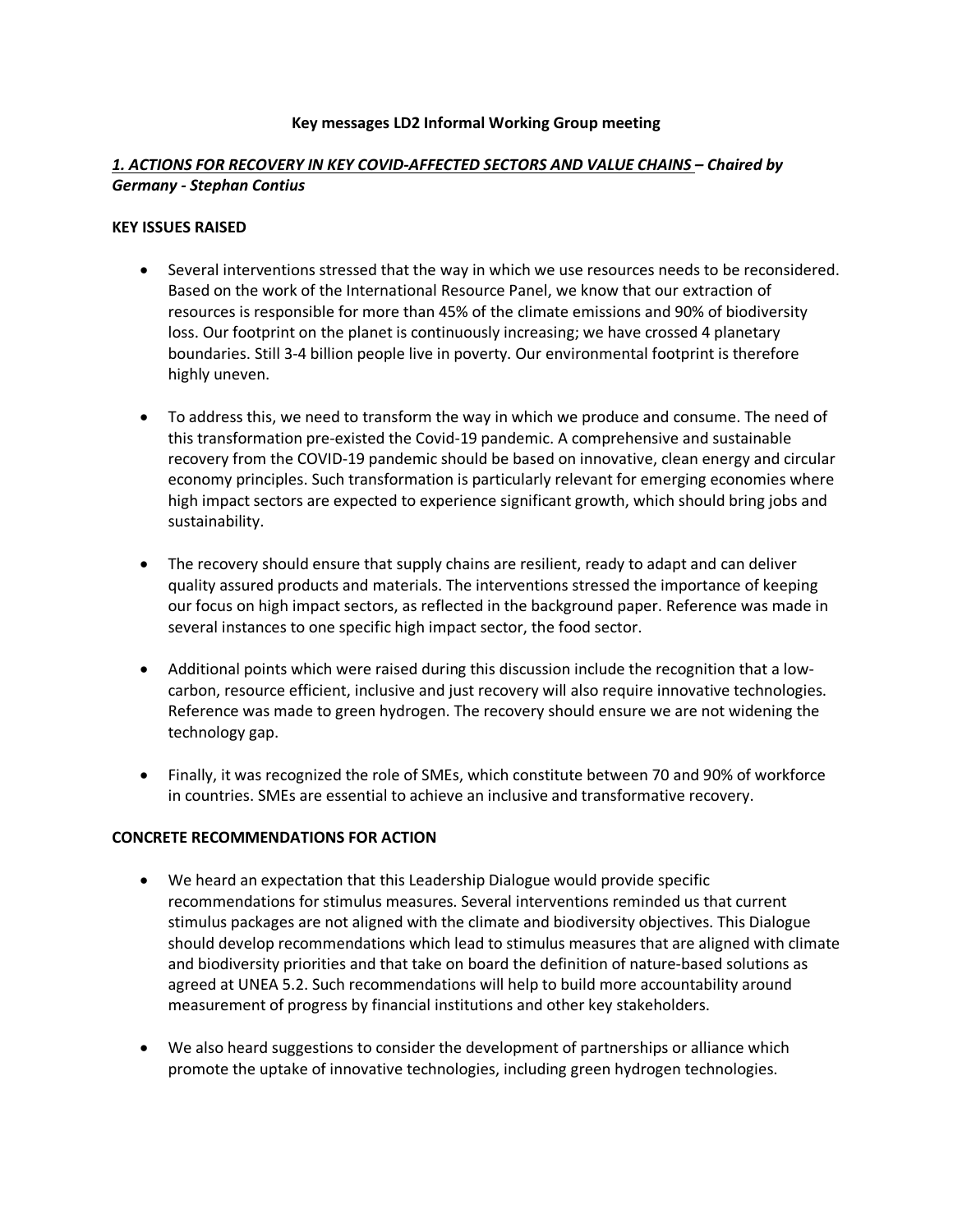• We also heard the recommendation of development of a SDG taxonomy framework which recognizes the contribution of SME in the SDGs, as well as of a global platform that connects developing and developed countries in the promotion of innovation and technology to build forward better. This is also very relevant to the third session of today's meeting.

# *2. HARNESSING INNOVATIONS AND DIGITAL TECHNOLOGIES FOR TRANSPARENCY AND DISCLOSURE – Chaired by Indonesia - H.E. Ambassador Ibnu Wahyutomo*

### **KEY ISSUES RAISED**

- The pandemic has highlighted the need for better foresight capability and resilience planning in national and global governance.
- Access to the internet is a key requirement to participate in the digital economy and unless we ensure that "we leave no one behind", we risk losing those with lower incomes and living in remote communities out of the global economic system and exacerbating divergences. The current IP and trade regulations are also limiting access to key digital public goods, and we need to think seriously about urgent reform to ensure more equitable access to opportunities for all.
- Going beyond GDP to incorporate qualitative aspects of growth in measuring progress is important – you can only manage something if you can measure it. If we continue focusing on quantity and not quality, we risk reinforcing existing vulnerabilities and not strengthening the productive foundations of our socio-economic fabric.
- Financial institutions have a key role to play in realizing the promise of S+50 however this requires a fundamental change in incentives and values. Change starts at the top and more conscious efforts at leadership training and education could lead to systemic shifts in the financial sector's actions and aligning them with the SDGs.
- Our current modes of consumption and production are clearly unsustainable, and we need scaled up incentives to shift demand patterns towards more sustainable goods and services.
- Civil Society Organizations are key to holding government accountable we need to protect their rights and provide civil society and youth with transparent and credible data on progress made by governments and analysis of environmental data.

#### **CONCRETE RECOMMENDATIONS FOR ACTION**

- We heard suggestions for taxes on wealth to ensure equitable distribution and more thoughtful and considerate digital trade rules that leave no one behind.
- We also heard about the need for greening the global maritime industry and some participants also suggested a Universal Basic Income for consumption of sustainable goods and services to incentivize a shift towards sustainable consumption and production, a so-called global sustainable supplementary income.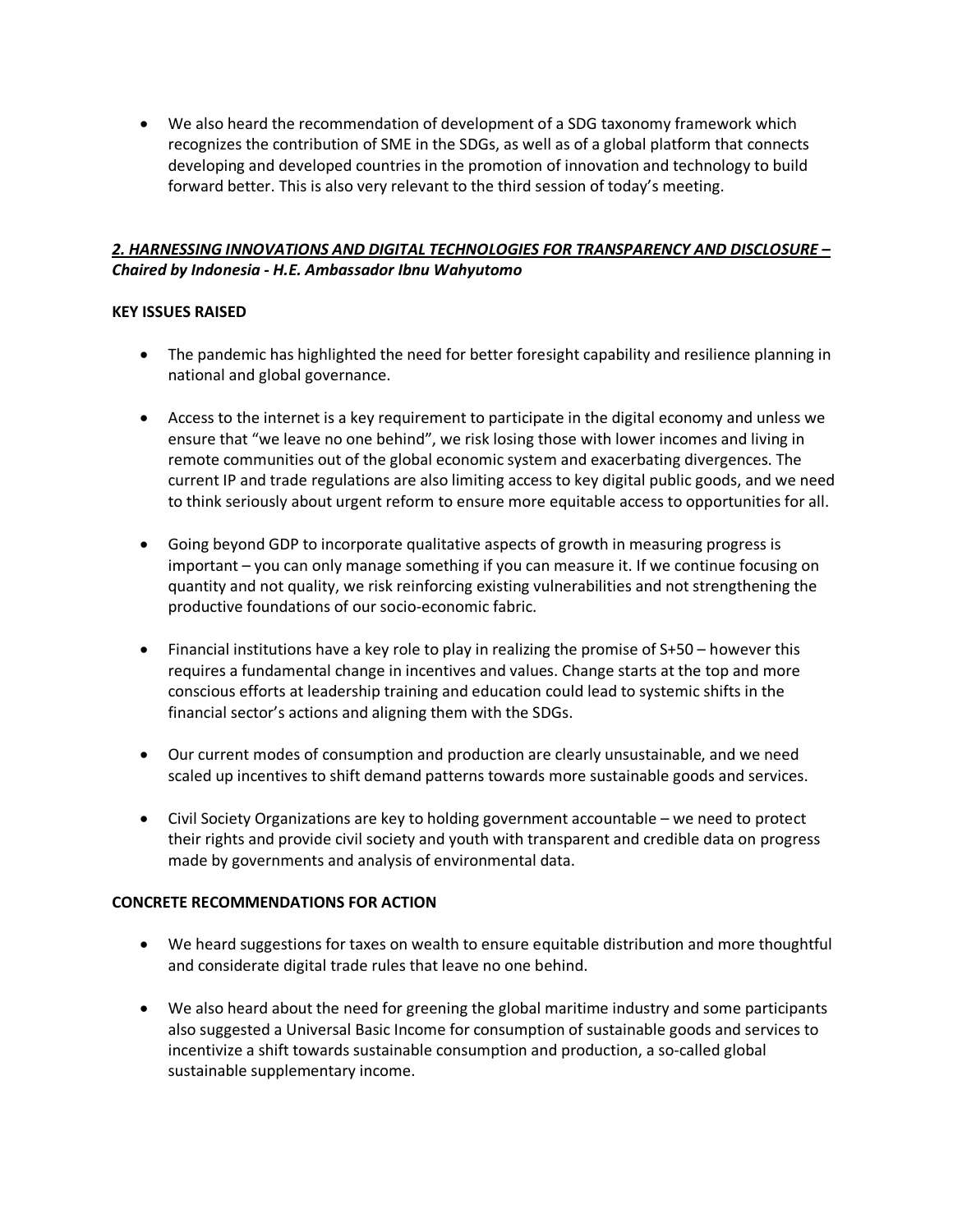• We also heard calls from the S+50 Youth Task Force representative for World Environment Situation Room to be strengthened and positioned as the global central hub for granular environmental data analysis and communication.

# *3. LEVERAGING GLOBAL AND SOUTH-SOUTH COOPERATION FOR ACTIONS AT SCALE – Chaired by Germany - Stephan Contius*

# **KEY ISSUES RAISED**

- Global partnership is key for implementation, including through south-south cooperation and triangular cooperation.
- Progress needs to be equitable for global growth. This entails that we need a shift from technology transfer to technology co-development, that go beyond technology transfer to shared Intellectual Property between developed and developing countries. We need to build stronger capacity in developing countries. We also need to reduce risk perception of access to finance in developing countries and build a global risk mitigation mechanism. As well, we need to address the lack of technology infrastructure in developing countries (e.g. in Africa).
- We should talk about a global cooperation instead of a south-south cooperation. We must support the national perspectives in developing countries: the relation between global north to south is focused on supporting project and initiatives based in private sector without considering the effort done by SMEs or other groups (e.g. indigenous people).
- We should also concentrate on the replication of technologies: building public private partnerships within an enabling ecosystem with a focus on creating dialogues between stakeholders that can advance policies and innovations. Only SMEs in cooperation with large companies and public actors can bring the much-needed change within the global south (and within the global north-south).
- We need to look at recovery and connect this to the other big topics, such as climate change. How can we get a democratized model in place, with diversified ownership over renewables?
- Importance of solidarity under international law: obligations for north-south are key. Importance of local production must be considered.
- The global north has a responsibility and legacy. Where does the global north responsibility towards the global south come in at Stockholm +50?

# **CONCRETE RECOMMENDATIONS FOR ACTION**

The recommendations which were raised during this discussion highlighted the need for:

- Increased access to data and knowledge exchange for capacity building programmes.
- Ease the flow of capital; increase international private investment; to attract and scale up clean investment in developing countries.
- We need a well-being oriented economic model. To be put into one comprehensive framework.